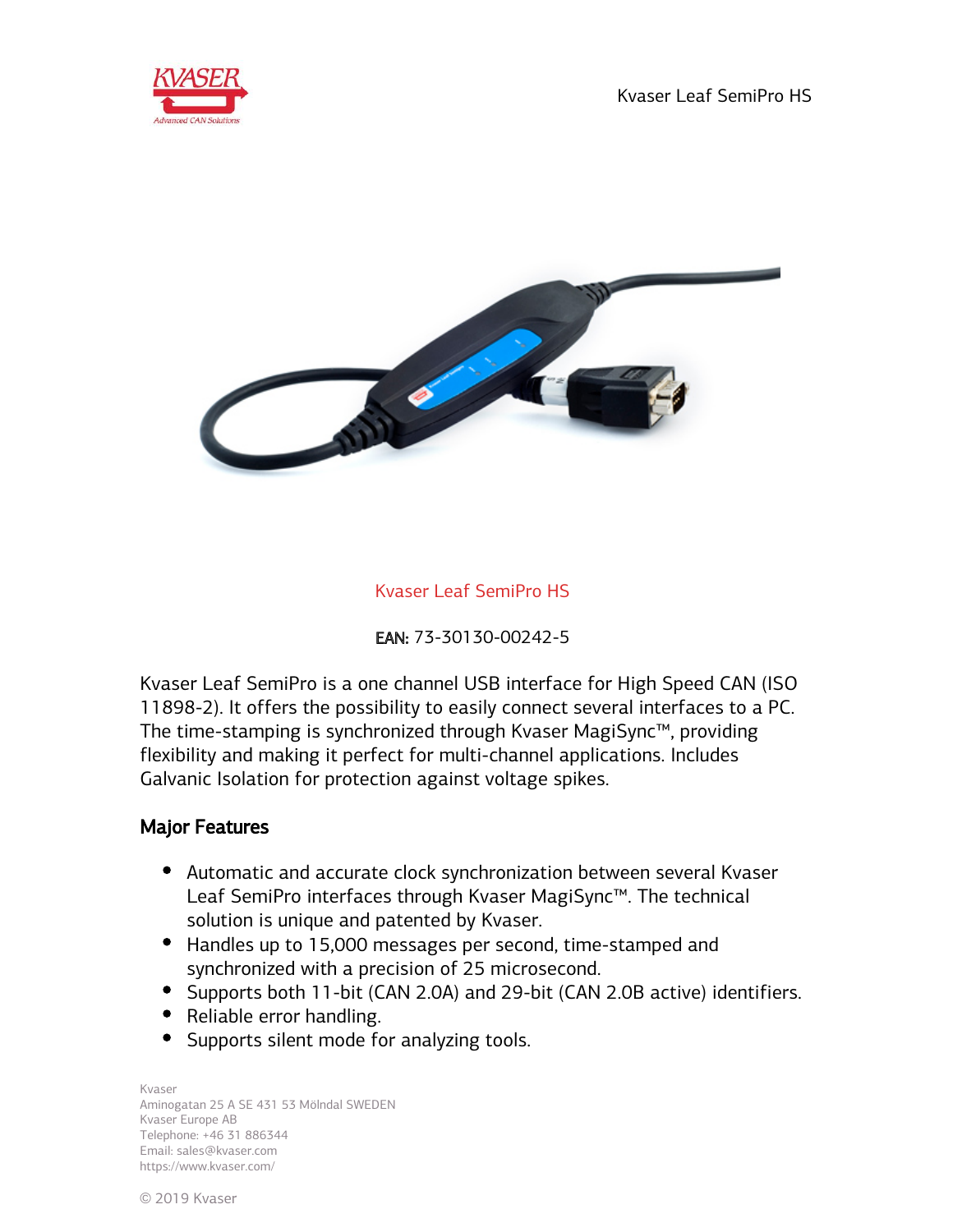

- Low power consumption.
- Excellent EMC performance.
- Galvanic isolation of the CAN bus driver stage to protect the hardware.
- Labeled CAN channel for easy identification of the supported physical layer.
- Equipped with a 110 cm (44 in.) long USB cable and a 30 cm (12 in.) long CAN cable.
- Interfaces the CAN bus with a 9-pin D-SUB connector.
- Designed for USB 2.0, backward compliant with USB 1.1.
- Support for SocketCAN, seeelinux.org for details.
- Quick and easy Plug-and-Play installation.
- A practically unlimited number of Kvaser Leafs can be connected via standard USB hubs for simultaneous use on a single PC.

# **Warranty**

2-Year Warranty. See our General Conditions and Policies for details.

# Support

• Free Technical Support on all products available by contacting support@ kvaser.com.

# **Software**

- Documentation, software and drivers can be downloaded for free at www.kvaser.com/downloads.
- Kvaser CANLIB SDK is a free resource that includes everything you need to develop software for the Kvaser CAN interfaces. Includes full documentation and many program samples, written in C, C++, C#, Delphi, and Visual Basic.
- All Kvaser CAN interface boards share a common software API. Programs written for one interface type will run without modifications on the other interface types!
- J2534 Application Programming Interface available.
- RP1210A Application Programming Interface available.

Kvaser Aminogatan 25 A SE 431 53 Mölndal SWEDEN Kvaser Europe AB Telephone: +46 31 886344 Email: sales@kvaser.com https://www.kvaser.com/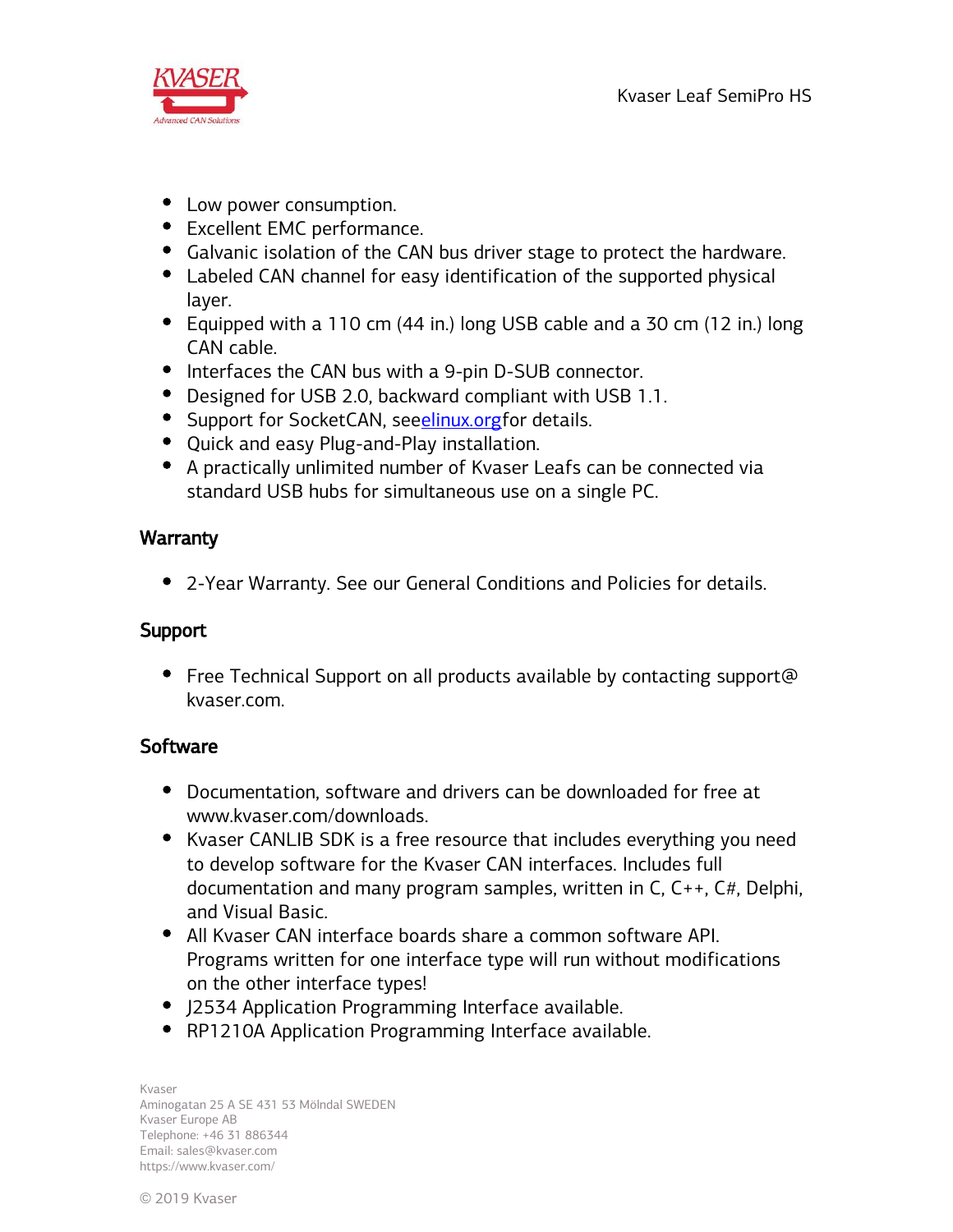Kvaser Leaf SemiPro HS



On-line documentation in Windows HTML-Help and Adobe Acrobat format.

Kvaser Aminogatan 25 A SE 431 53 Mölndal SWEDEN Kvaser Europe AB Telephone: +46 31 886344 Email: sales@kvaser.com https://www.kvaser.com/

© 2019 Kvaser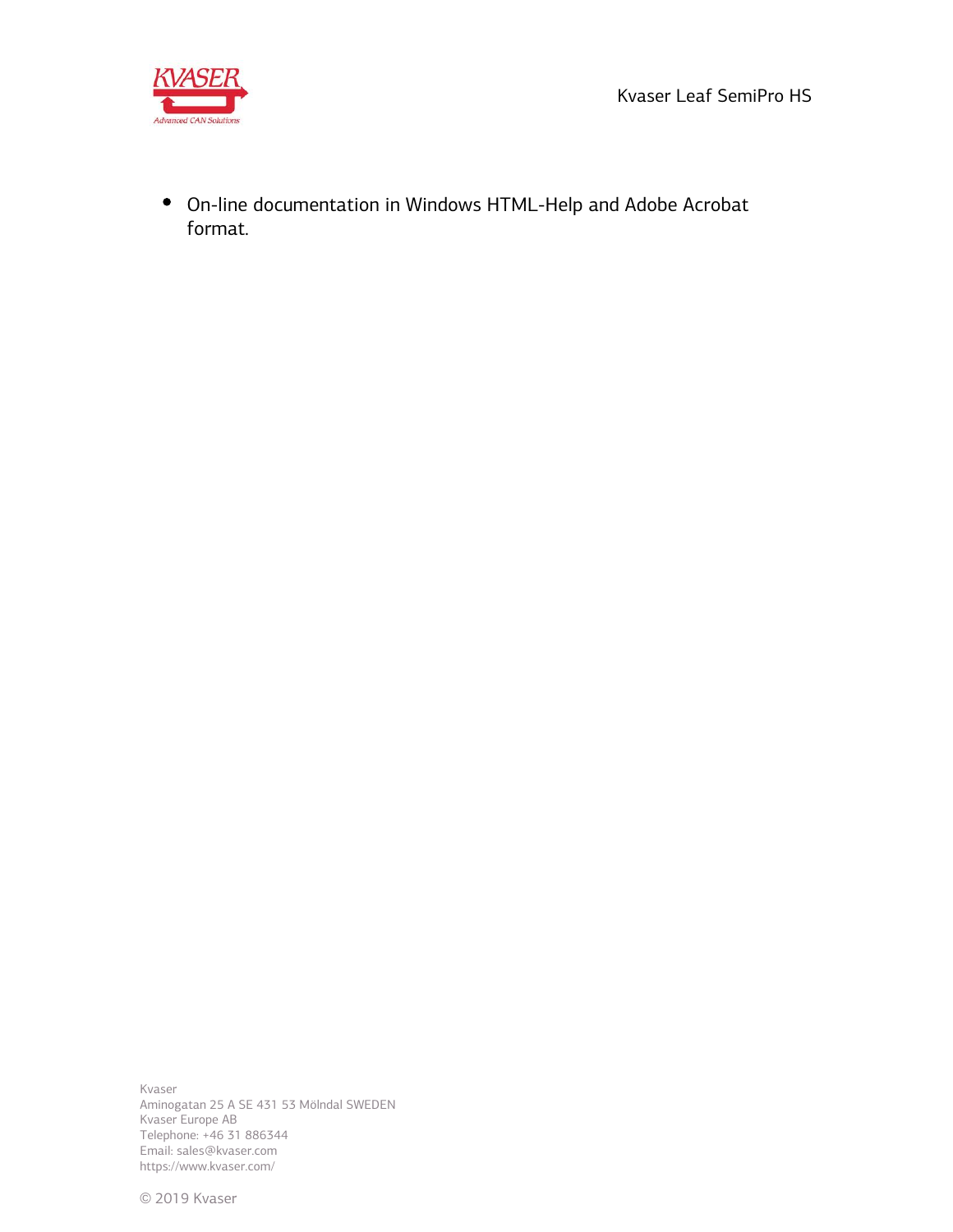

|                                 | TECHNICAL DATA - KVASER LEAF SEMIPRO HS        |
|---------------------------------|------------------------------------------------|
| <b>CURRENT CONSUMPTION</b>      | 70 <sub>m</sub> A                              |
| <b>CASING MATERIAL</b>          | PA <sub>6</sub>                                |
| ERROR FRAME DETECTION           | Yes                                            |
| SOUND                           | No                                             |
| OPERATING TEMPERATURE RANGE (C) | -40.00 to 85.00                                |
| ERROR COUNTERS READING          | No                                             |
| SOUND                           | No                                             |
| <b>GALVANIC ISOLATION</b>       | Yes                                            |
| <b>SILENT MODE</b>              | Yes                                            |
| MAXIMUM BITRATE (KBPS)          | 1000                                           |
| MINIMUM BITRATE (KBPS)          | 5                                              |
| <b>CERTIFICATIONS</b>           | CE, RoHS                                       |
| <b>CLOCK SYNC</b>               | Yes                                            |
| ON-BOARD TX BUFFER              | Yes                                            |
| <b>CAN FD</b>                   | No                                             |
| <b>ON-BOARD BUFFER</b>          | Yes                                            |
| # OF CAN CHANNELS               | $\mathbf{1}$                                   |
| <b>STATUS</b>                   | Active                                         |
| <b>RUGGED</b>                   | No                                             |
| PC INTERFACE                    | <b>USB</b>                                     |
| <b>ON-BOARD RX BUFFER</b>       | No                                             |
| ERROR FRAME GENERATION          | Yes                                            |
| TIMESTAMP RESOLUTION (US)       | 25                                             |
| OPERATING TEMPERATURE RANGE (C) | -40.00 to 85.00                                |
| OPERATING SYSTEM                | Win XP, Linux, Win 7, Win Vista, Win 10, Win 8 |
| CONNECTOR                       | DSUB <sub>9</sub>                              |
| ON-BOARD TX BUFFER              | Yes                                            |

Kvaser

Aminogatan 25 A SE 431 53 Mölndal SWEDEN Kvaser Europe AB Telephone: +46 31 886344 Email: sales@kvaser.com https://www.kvaser.com/

© 2019 Kvaser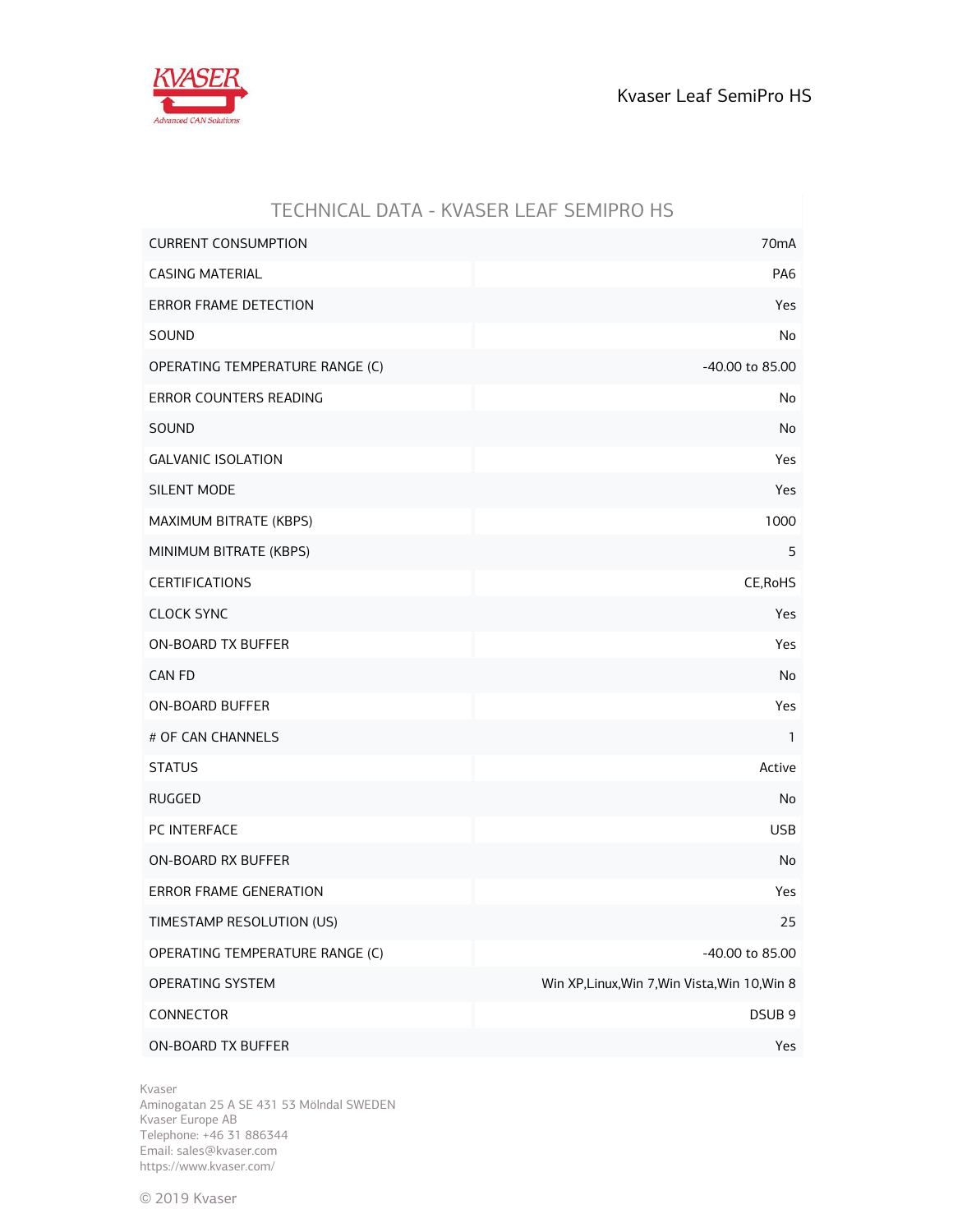

| ERROR FRAME DETECTION      | Yes                                            |
|----------------------------|------------------------------------------------|
| WEIGHT (G)                 | 100.0                                          |
| PLAY BACK LOG FILE         | No                                             |
| HEIGHT (MM)                | 20                                             |
| <b>CURRENT CONSUMPTION</b> | Typical 70mA                                   |
| API, FREE                  | Kvaser API, J2534, RP 1210                     |
| MSGRATE TX MAX             | 15000                                          |
| LENGTH (MM)                | 100                                            |
| DATABASE DBC SUPPORT       | No                                             |
| <b>CB BOARD</b>            | No                                             |
| MSGRATE RX MAX             | 15000                                          |
| <b>STATUS</b>              | Active                                         |
| CAN FD                     | No                                             |
| PRODUCT GROUPS             | Leaf                                           |
| WEIGHT (G)                 | 100.0                                          |
| MINIMUM BITRATE (KBPS)     | 5                                              |
| <b>CB BOARD</b>            | No                                             |
| ON-BOARD RX BUFFER         | Yes                                            |
| WIDTH (MM)                 | 25                                             |
| <b>RUGGED</b>              | No                                             |
| LENGTH (MM)                | 100                                            |
| NETWORK CHANNEL(S)         | 1 x CAN HS                                     |
| API, FREE                  | Kvaser API, J2534, RP1210                      |
| PC INTERFACE               | <b>USB</b>                                     |
| OPERATING SYSTEM           | Win XP, Linux, Win 7, Win Vista, Win 10, Win 8 |
| API, LICENCED              | None                                           |
| <b>CERTIFICATIONS</b>      | CE, RoHS                                       |
| IP CLASS                   | IP40                                           |

Kvaser

Aminogatan 25 A SE 431 53 Mölndal SWEDEN Kvaser Europe AB Telephone: +46 31 886344 Email: sales@kvaser.com https://www.kvaser.com/